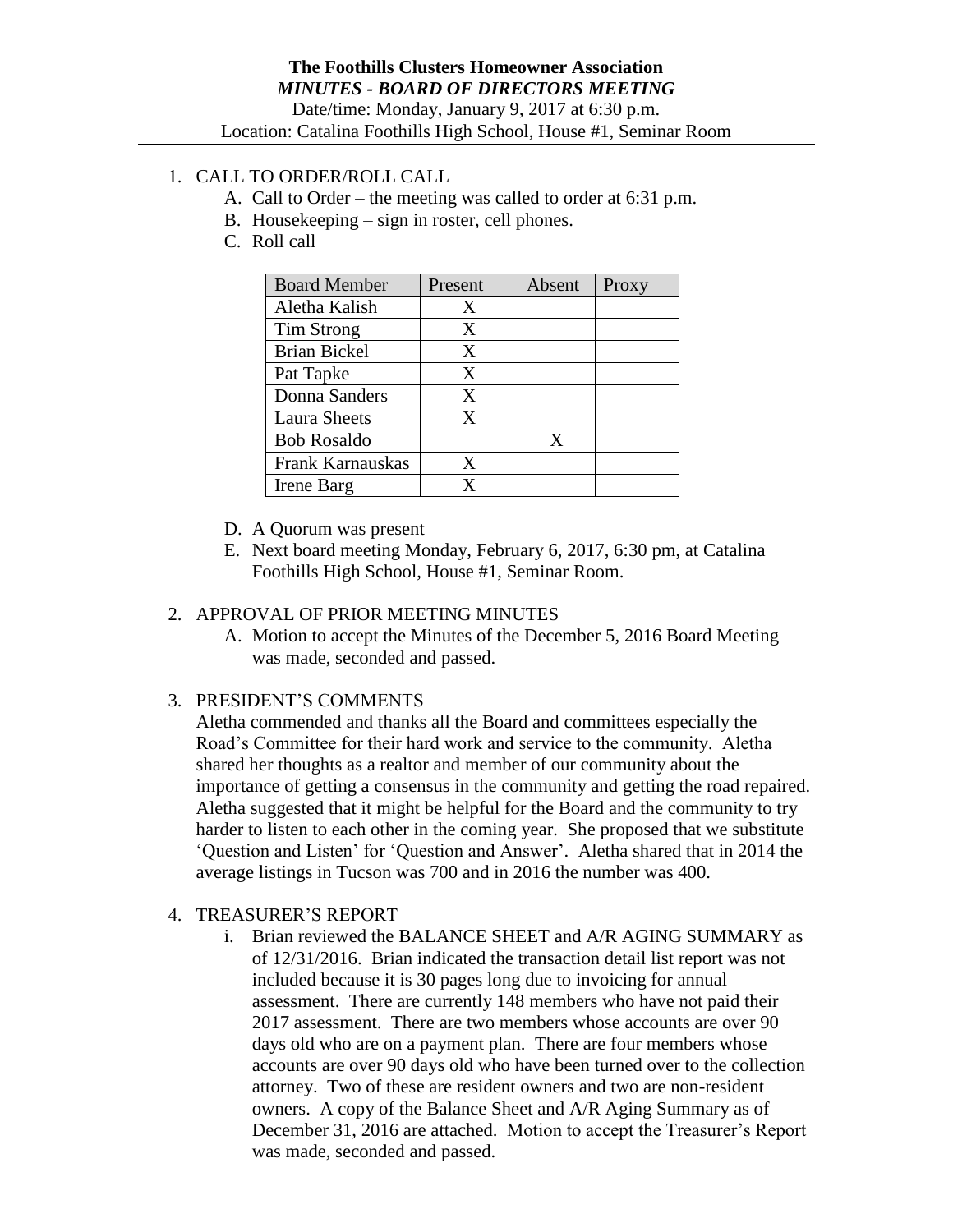- ii. Brian presented a letter dated December 15, 2016 from Goldschmidt Shupe PLLC with Prepaid Legal Addendum and invoice for review and explained that this contract allows our named contact person from the Foothills Clusters Board to have unlimited emails and phone calls with attorneys at Goldschmidt Shupe for \$50/month or \$600/year (see attached copies). Motion to enter into a contract with Goldschmidt Shupe for prepaid legal services was made, seconded and passed. It was agreed the Frank Karnauskas will be the Foothills Clusters' Board contact person.
- iii. Brian presented a letter dated December 14, 2016 from Goldschmidt Shupe regarding Notice Re: Collection Accounts with a letter and contract from Maxwell & Morgan, P.C. for legal services related to collections (see attached copies). Motion to enter into contract with Maxwell & Morgan, P.C. for legal services related collections was made, seconded and passed.
- iv. Brian presented a Budget Overview for the year 2017 for Board review (copy attached). Brian indicated that expense estimates for the upcoming year were based on actual expenses for the previous year. Brian was asked whether the Master Association had sent a bill for the 2017 assessment. Dan Weisz, a Foothills Clusters member of the Master Association Board indicated the amount of the 2017 Master Association assessment would be determined at their Board meeting scheduled for Tuesday, January 7, 2017 at Manzanita Elementary School.

## 5. COMMITTEE REPORTS

- A. Architectural Control Committee (see attached report)
	- i. Appoint chairperson Frank Karnauskas has agreed to serve as chairperson of the Architectural Control/CC& R Committee. Other members of the committee are Bob Newcomb, Nicole Perez and Gregory Piraino.
	- ii. Update on white roofs Eighteen letters were sent to homeowners and all homeowners have responded. The committee is working with homeowners as detailed in the report. Discussion followed related to amending the CC& R and it was noted that Article VI, Section 3 of the CC&Rs indicates that in the 10-year periods after the first 20-year period from the date of this Declaration, the CC&Rs may be amended by an instrument signed by no less than seventy-five percent (75%) of the Lot Owners and any amendment must be approved by Pima County for conformance to present or future Zoning Ordinances and Subdivision Regulation and recorded. Brian indicated that in his capacity as a member of the association (and not as a member of the Foothills Clusters Board of Directors) he plans to circulate a petition to amend the CC& Rs and eliminate the current white roof restriction.
	- iii. 3845 E. Mt. Kimball Place Temporary Garage Structure. A letter was sent to the owner of the property and the renter asking them to remove the structure.
- B. Landscape & Roads Committee
	- i. Roads report Irene Barg presented the committee's report (copy attached). Irene was asked if the CPE estimate included road maintenance as scheduled on the Psomas report and the answer is it does not. Discussion regarding cul-de-sac requirement to remove any vegetation within 3 ft. from the edge of existing